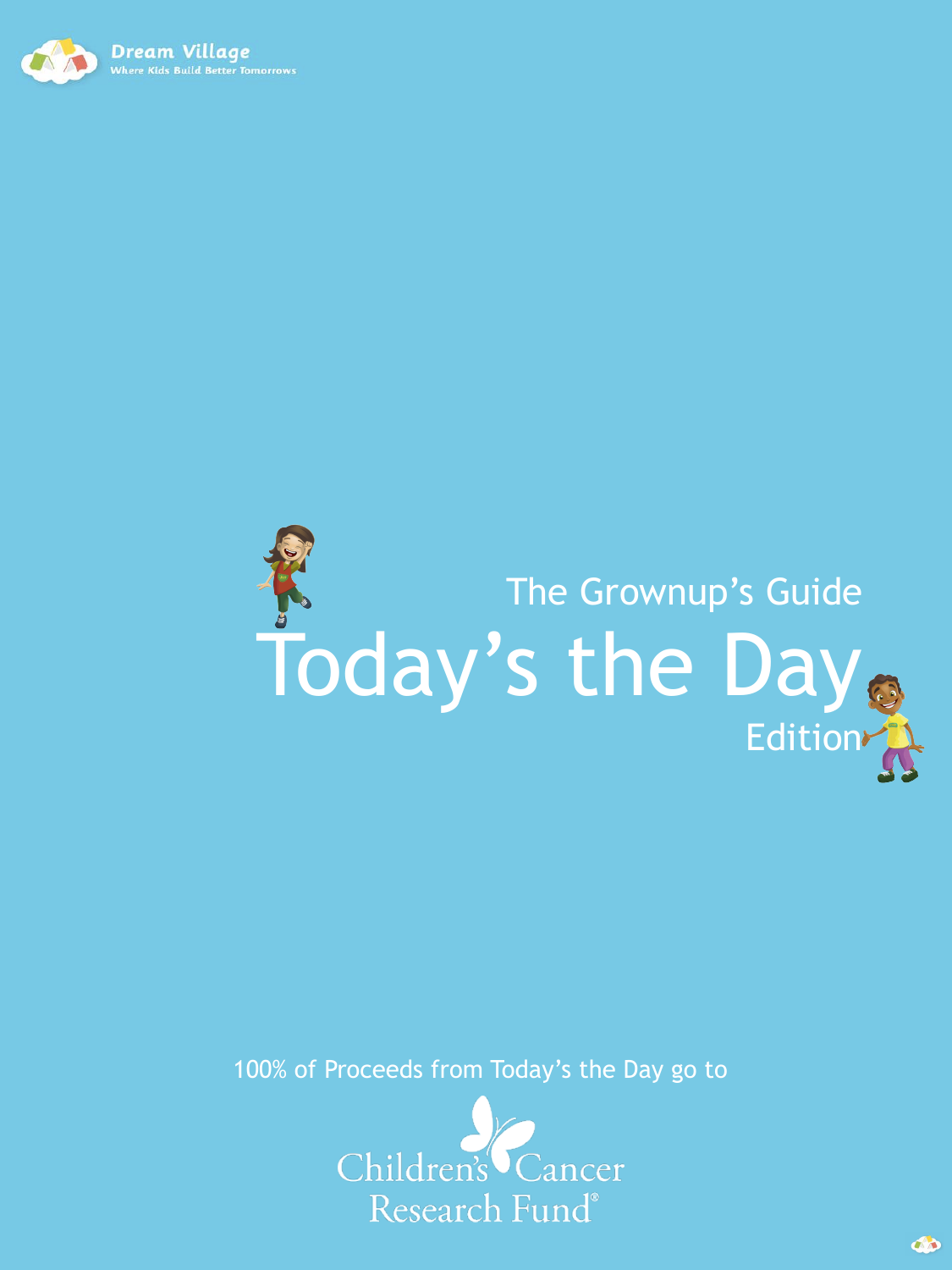At Dream Village, we divide our community into two basic groups: the children we want to entertain, educate, and inspire; and the grownups like you, who are our partners in making this journey possible for the kids you know and love.

For you, the dedicated grownup, we have created The Grownup's Guide: Today's the Day Edition. It's a guide for all grownups, not solely teachers, because we believe this guide can be used in any environment, from the classroom, to the community center, to the kitchen table.

Designed by Dream Village as an initial point of reference, the guide provides the kids in your life with a deeper understanding of the principles discussed in Today's the Day and on our website. It will help you answer questions that kids may raise when reading the book, and provides you with lessons and activities to pursue after exploring the book and website.

### **Children's Cancer Research Fund**

100% of the proceeds from Today's the Day go to Children's Cancer Research Fund. Visit<https://childrenscancer.org/>to learn more about the organization.

Have feedback on the Grownups Guide or anything relating to Dream Village?

- Send us an email: [suneet@dream-village.org](mailto:suneet@dream-village.org)
- Visit us on Facebook: <http://fb.me/welcometodreamvillage>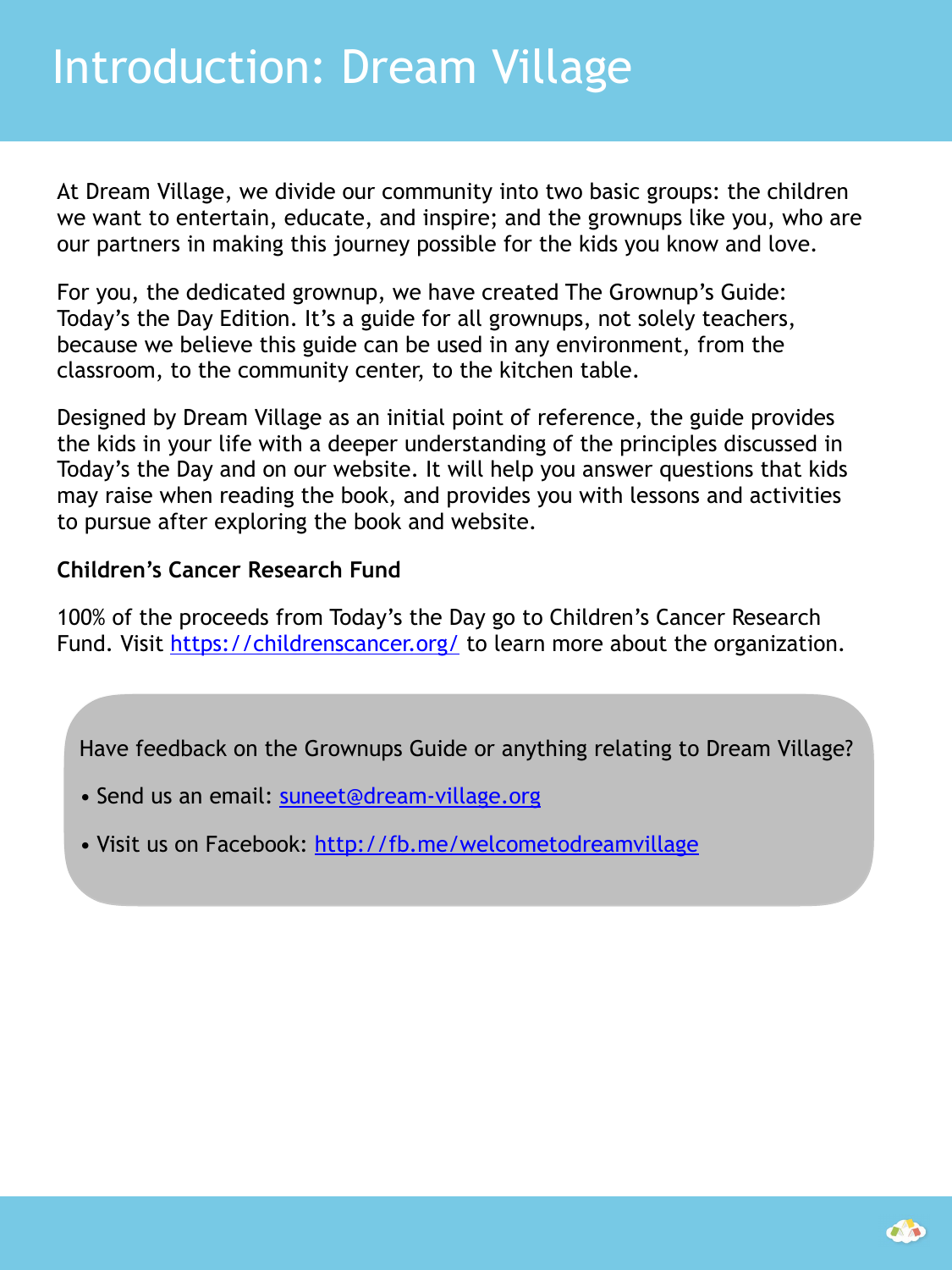Today's the Day was inspired by three true stories, which we pulled together into one cohesive narrative to help bring their stories to light.

Juliet is an early reader of Dream Village and a friend of the community. She has been donating her hair since a very young age. Additionally, Juliet is a standout young woman at home, in her community, and at school. We chose to make Juliet a model for one of the characters in the book because of her experience with hair donation, but also because she is often called upon to befriend students at school who may or may not have a hard time adjusting, and who at times, may be victims of bullying. Juliet's love and friendship in the book are true and natural character traits for her, making her character in the book a reflection of the person she already authentically is.

Siona is based on the remarkable, powerful, and heartbreaking story of Siona, a young girl who fought High Risk T-Cell Leukemia before ultimately succumbing to the affliction. Siona, through family, is also a friend of the Dream Village community and it is the way she lived, the lessons she taught all of us, that served as the inspiration for the character of Siona in the book. Siona's favorite things (from spiders to butterflies) are strategically placed throughout the book to evoke her memory and to reflect her spirit. Similarly, the life lessons mentioned in the book are taken from the lessons her brother learned from his sister and how she lived her life. The following page is a blog post written by Siona's mom, Reshma, that outlines her journey.

The character of Siona is visualized by her older cousin sister, Saiya. Saiys is a equally amazing young woman with a tremendous spirit and energy. She first decided to grow her hair out so she could donate it to her cousin sister, Siona. This act of incredible empathy and generosity served as the core inspiration for the overall narrative of this story. Unfortunately, Siona passed away before Saiya was able to fully grow out and donate her hair. But Saiya has found a way to continue donating her hair in Siona's honor. And we could think of no better person to model the character of Siona after than her wonderful cousin, Saiya.

100% of the proceeds from Today's the Day are donated to Children's Cancer Research Fund.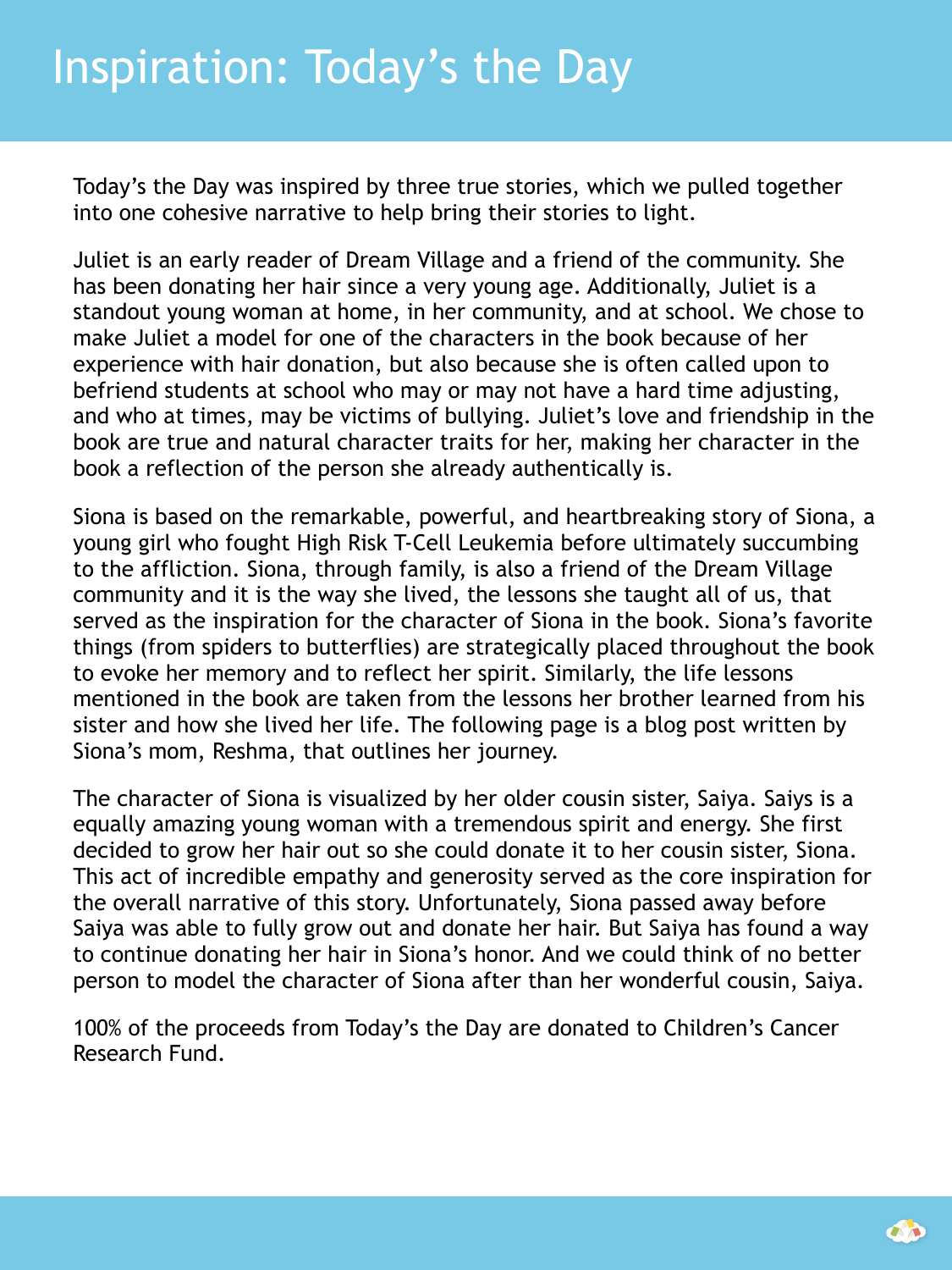# Inspiration: Siona's Story (Page 1 of 3)

When your children are born, as parents you have this feeling that everything is well with the world. You actually wonder what you ever did prior to having them and couldn't imagine your world without them in it.

As they grow, every now then, they get ill and for a moment you get that feeling in the pit of your stomach. The wave of relief when the doctor tells you it's nothing serious, puts you back in that 'all is well with the world' place.

On a hot summer day in 2008, I took the kids to their first swim lesson together. My son did well, but Siona, my daughter, cried through the whole lesson. It was very unusual for her to be clingy and cry so much. I made a note to ask the doctor about it later that day. I was taking Siona in for a checkup because she had been sleeping a lot and she had a low grade fever.

The doctor took a look and ordered blood work and said it was probably mono, but blood tests should confirm it. I went about my business thinking it would all be fine…the doctor said so.

The next morning, my husband woke me up early to say the doctor had called (at 5:30 a.m.) to say that we had to get Siona into Children's ER in Seattle. No explanation. They couldn't discuss it over the phone.

From that day onward life was never the same and would never be ever again. Siona was diagnosed with High Risk T-Cell Leukemia on June 26th 2008. We didn't go home that day. Siona was admitted to an overflowing cancer ward. I will always remember that first night…listening to the other children in the room crying in pain and being sick. The thought of Siona going through what those children were going through was unbearable.

Siona showed spunk from the very beginning. When the tech came in to draw blood for the tenth time that first day she had no more fingers left to poke, except one. She was mad, it was late and the tech couldn't get blood.

I screamed at him to leave and Siona calmly gave him her only unbandaged finger – the middle one.

Appropriately, it symbolized my feelings to a tee. 'Take that cancer!'

Life puts many obstacles in our way and how we choose to deal with them makes us who we are. Children don't even see these obstacles. They are usually experiencing everything for the first time, so to them, if it is new it must be normal…right? To Siona, every kid was doing the things she was.

Siona never cried about what was happening to her. She cried when she was in pain when it was at its worst.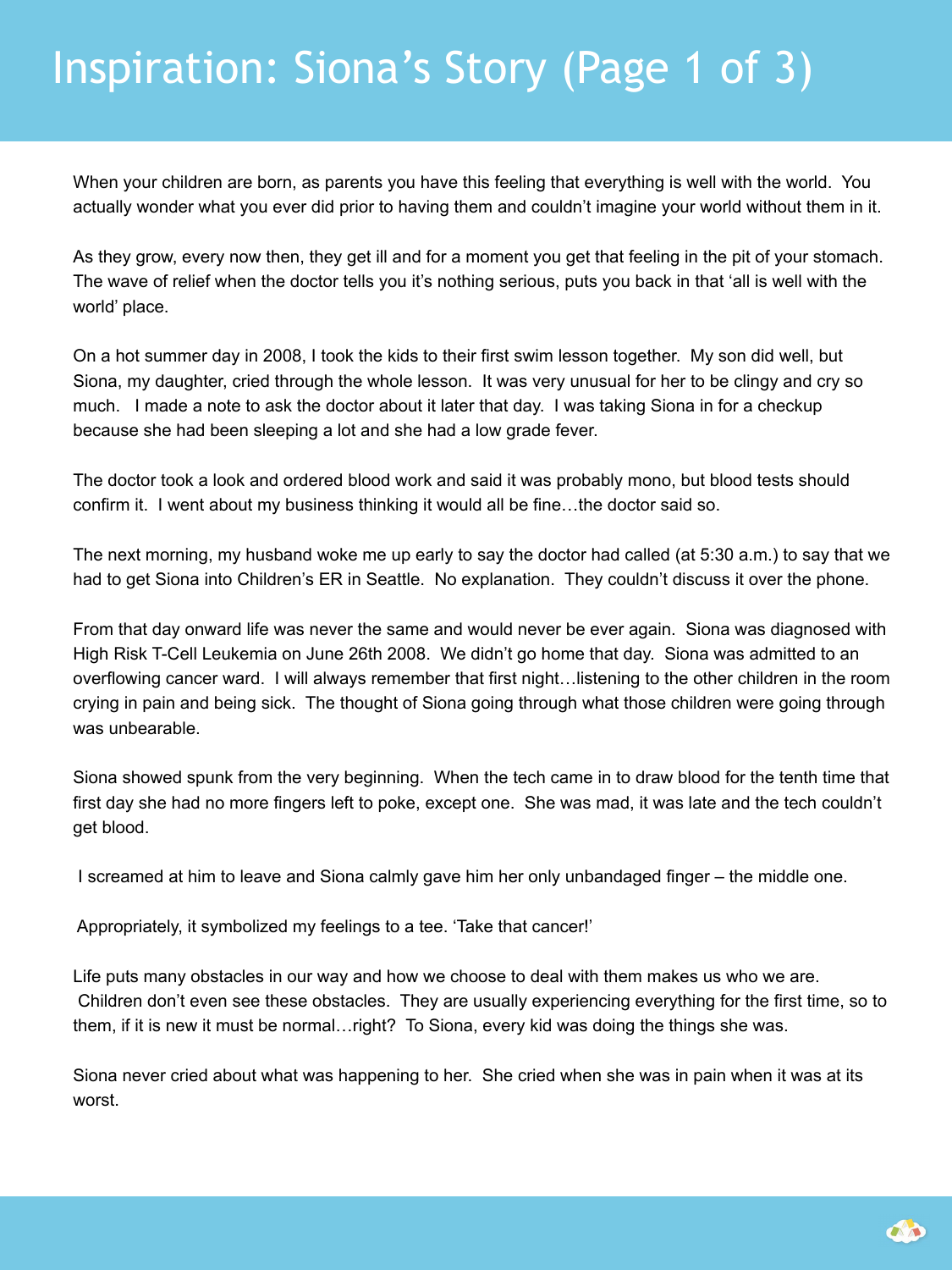# Inspiration: Siona's Story (Page 2 of 3)

Siona never cried about what was happening to her. She cried when she was in pain when it was at its worst.

She took the daily needles in the chest, feeding tubes shoved down her throat and the constant prodding and poking in stride. The long hospital days and long stays were accepted without question. She would look around in the waiting room and comment on another girl's cute shoes or notice a child crying and say, 'He/she is not happy today.' I could tell it would affect her. She was always smiling and wanted that for the other kids too. Her goal was to get out of the hospital as fast as she could, so she would opt out of the 'let's count to 10 before we rip this tape off your chest'. Honestly, there is no gentle way to take a needle out of your chest! She would say, 'Just do it! I want to go home and ride my scooter!'

The first year was the hardest. The chemo made Siona very sick and also shut down her adrenal system. She was on a feeding tube most of the first year. She was a sight! She would be running, riding her bike, and playing without a care – all with the tubes hanging out of her. Cancer wasn't going to slow her down. As she grew older, Siona started to notice that she wasn't getting to do the normal things other kids her age were doing. The first day of kindergarten and getting on the school bus she had always wanted to get on weren't going to happen for her. We would keep the windows shut so that she couldn't hear the kids outside. Once, and only once, did she say to me, 'Mama, I wish I was normal.'

Children with Leukemia go through a longer course of therapy. Girls go a total of 2 years, boys 3. After the first intense year, Siona went on maintenance therapy for the next year. She was doing well until March 26th of 2010 (ahhh the 26th again!). After a routine blood test the results showed some abnormalities. Siona had relapsed. It was like re-living the first time we found out, but worse.

With cancer you are bombarded with statistics. Your child's chances of survival are based on percentages. It's terrifying. Siona's chances weren't great this time around. The first time she had had an 85 % chance of surviving. Now? 5% if she was lucky. Siona needed a bone marrow transplant and donors for children of Asian descent are hard to match. Her brother, who had decided he was going to save her, wasn't a match for her. We found two blood cords that may have worked, but first we needed to get Siona into remission.

We went to St. Jude's in Memphis where they are 10 years ahead of all institutions in the search for a cure for childhood cancer. We found out that Siona actually had a rare subset of Leukemia called ETP Leukemia. It was newly discovered by doctors at St. Judes. We were thrown back to the beginning…again. A whole new diagnosis for which chemo is useless. Siona should have had a transplant while she was in remission. We were devastated.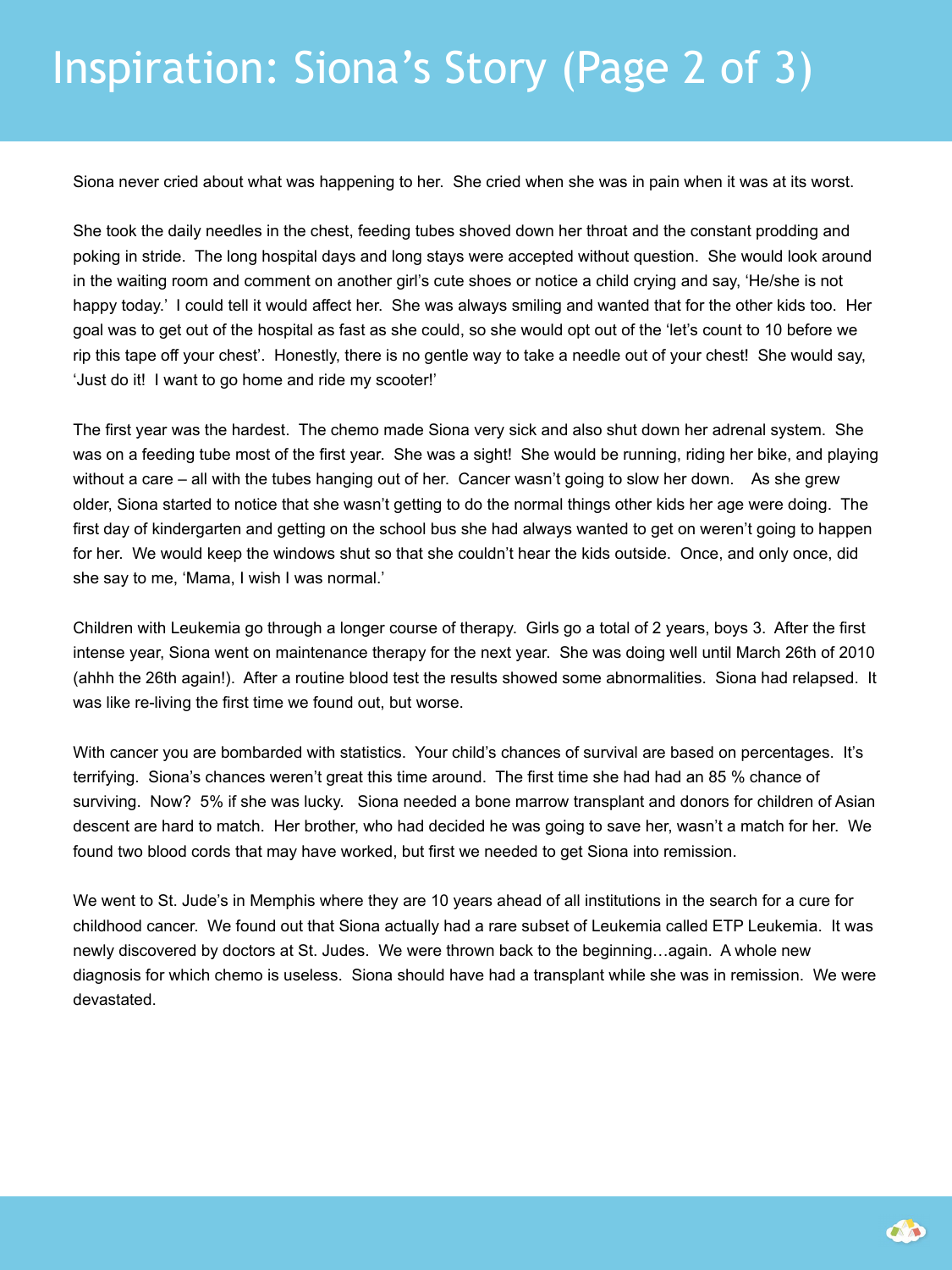# Inspiration: Siona's Story (Page 3 of 3)

We brought Siona home because that is where she wanted to be. St Jude's had new treatments, but they were all experimental. No guarantees. Siona was all about 'Home'. She just wanted to be home with her brother and family.

Through Siona's illness she remained positive and would tell US everything was going to be okay. We would call her the 'wise one' because she would say things that a 4 or 5 year old would never say. She observed people closely and if she heard or saw that someone was hurt or down, she would try to cheer them up. She once said to her brother who was sad to see grandparents go home, 'Just because they are gone doesn't mean that you won't see them again one day.' She was very practical girl in matters of the heart. Her fashion sense on the other hand was a different story. She was all about purple (a happy color in her mind), pink, and lots of bling!

She lived everyday to the fullest. At least to the point her body would let her. She loved holidays; Halloween, Diwali, and Christmas. She loved to be with family and sing, do her arts and crafts, dance in her princess dresses and heels, and to giggle with her cousins. She would look into the sky at butterflies and birds and wondered how it would feel to fly 'free' as she put it. She taught many of us so much about life. It was hard to think someone so young could be so mature and matter of fact.

She was so excited for Christmas 2010 to get here. We know she hung on for that reason. During her last week with us, she said her goodbyes in her way. She told me, 'Mama, I'm tired now.' She made calls to family and left messages in the middle of the night. She told me to 'Be calm Mama, be calm' right before the paramedics came to get her. The night before she passed she told her Dad, 'Daddy, I'm flying free!'

She is free to fly high in the sky now. Free from pain. We miss her terribly. The house is too quiet without her loud voice and happy chatter and singing. How do you learn to be an only child if all you can remember is having a sibling? How do you parent an only child when all you remember is parenting two? We are all relearning how to live life without Siona. As she said, 'Just because she is gone doesn't mean we won't see her again one day.'

After Siona passed away, her brother sat down with his Dad to write down everything he had learned from his little sister. He learned the most from his sister. Her lessons to him became Siona's Life Lessons for us. He tries to live everyday with as much zest and enthusiasm as she did. She would be proud. We have included 'Siona's Life Lessons below. They keep us strong and focused…living everyday with the way she would want us to – with purpose, making a difference.

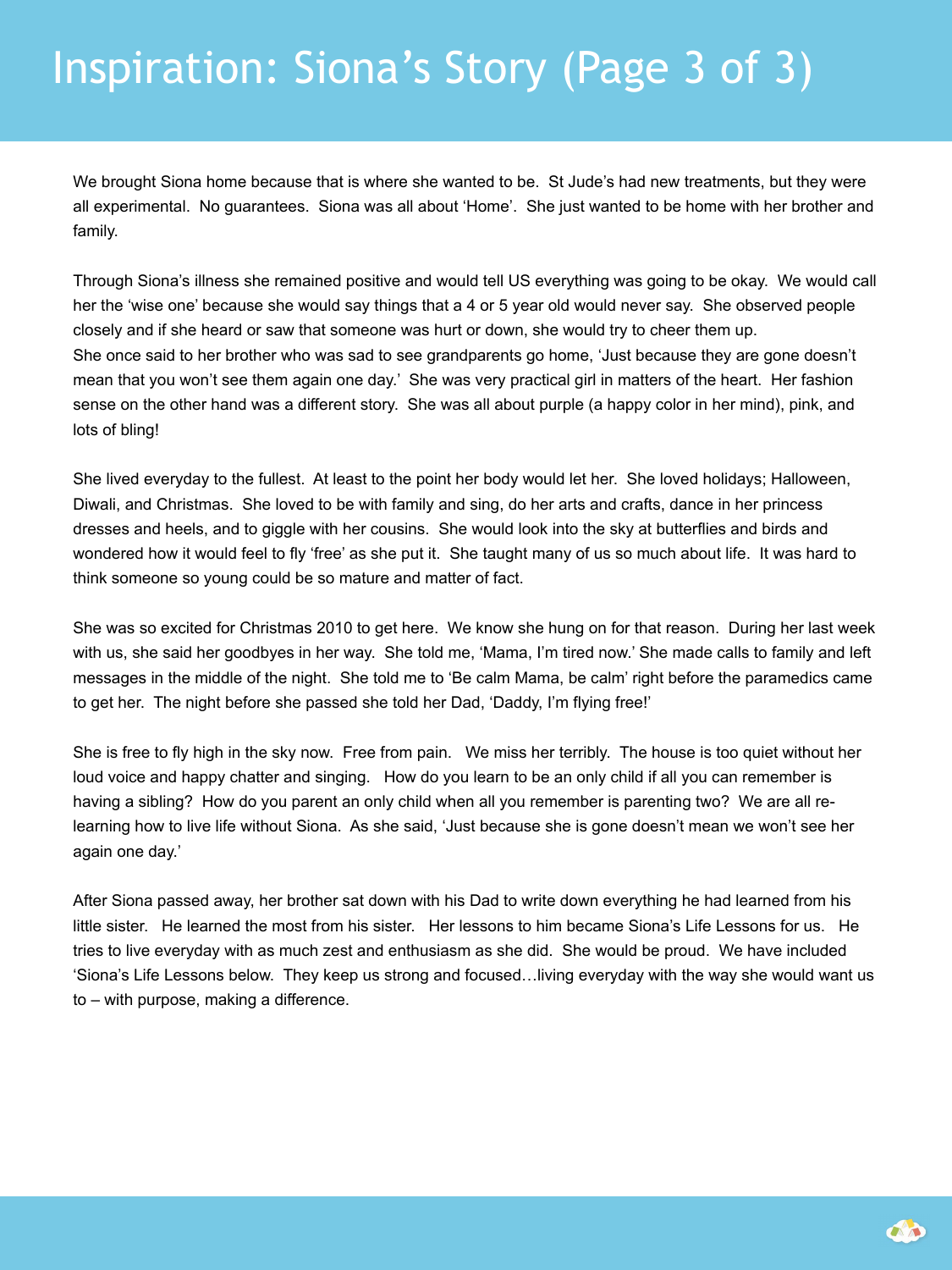100% of the process from Today's the Day will be donated to Children's Cancer Research Fund. Children's Cancer Research Fund is a national nonprofit, and thanks to donors and partners around the country, has contributed \$150 million to research, education and awareness and quality-of-life programs for childhood cancer families.

Children's Cancer Research Fund believes kids deserve safer, less toxic treatments, and is committed to funding groundbreaking research and services that enhance healing and care.

## **Important Reference Materials from Children's Cancer Research Fund**

- Host a Fundraiser Every day 43 kids will be diagnosed with cancer. When you fundraise with Children's Cancer Research Fund, you're helping support the brightest and boldest minds whose groundbreaking research is saving children's lives. Learn more here: [http://support.childrenscancer.org/site/](http://support.childrenscancer.org/site/PageServer?pagename=Fundraise_Your_Way_Home#) [PageServer?pagename=Fundraise\\_Your\\_Way\\_Home#](http://support.childrenscancer.org/site/PageServer?pagename=Fundraise_Your_Way_Home#)
- Join an Existing Fundraiser There are individually sponsored events around the United States. Get started by joining one that interests you; whether you bring your energy to an existing event or use that to inspire hosting your own your voice and your contribution are invaluable. Learn more here: [http://](http://support.childrenscancer.org/site/PageServer/?pagename=Fundraise_Your_Way_Search) [support.childrenscancer.org/site/PageServer/?](http://support.childrenscancer.org/site/PageServer/?pagename=Fundraise_Your_Way_Search) [pagename=Fundraise\\_Your\\_Way\\_Search](http://support.childrenscancer.org/site/PageServer/?pagename=Fundraise_Your_Way_Search)
- Learn more by visiting Children's Cancer Research Fund online for ways to donate, volunteer, and much more: <https://childrenscancer.org/>

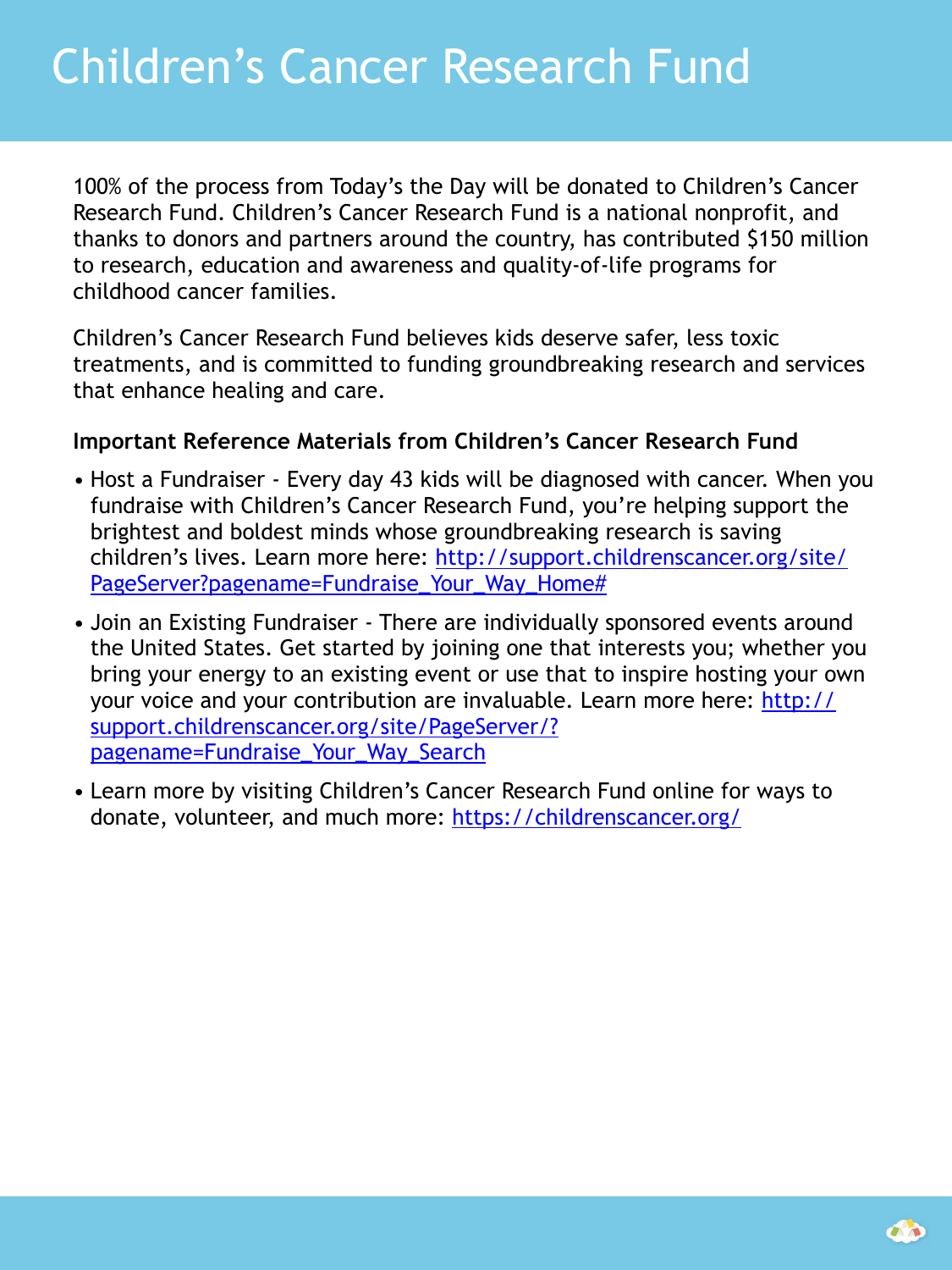Dream Village has compiled the following resources to help you better facilitate discussion around the topics raised in Today's the Day, and to better equip you to answer the discussion questions that follow.

#### **Hair Donation Reference Materials:**

- Chicago Tribune: [http://www.chicagotribune.com/redeye/culture/redeye](http://www.chicagotribune.com/redeye/culture/redeye-comparing-pantene-beautiful-lengths-wigs-for-kids-and-locks-of-love-20160120-story.html)[comparing-pantene-beautiful-lengths-wigs-for-kids-and-locks-of](http://www.chicagotribune.com/redeye/culture/redeye-comparing-pantene-beautiful-lengths-wigs-for-kids-and-locks-of-love-20160120-story.html)[love-20160120-story.html](http://www.chicagotribune.com/redeye/culture/redeye-comparing-pantene-beautiful-lengths-wigs-for-kids-and-locks-of-love-20160120-story.html)
- Snopes FACT CHECK: <https://www.snopes.com/fact-check/wig-doubt/>

#### **School Bullying Reference Materials:**

- Stop Bullying Facts and Background Information: [https://](https://www.stopbullying.gov/media/facts/index.html) [www.stopbullying.gov/media/facts/index.html](https://www.stopbullying.gov/media/facts/index.html)
- 11 Facts About Bullying from [DoSomething.org](http://DoSomething.org): [https://](https://www.dosomething.org/us/facts/11-facts-about-bullying) [www.dosomething.org/us/facts/11-facts-about-bullying](https://www.dosomething.org/us/facts/11-facts-about-bullying)
- Facts About School Bullying and Bullying Behavior: [http://](http://www.bullyingstatistics.org/content/school-bullying.html) [www.bullyingstatistics.org/content/school-bullying.html](http://www.bullyingstatistics.org/content/school-bullying.html)

#### **School Attendance and Absenteeism:**

- 10 Facts About School Attendance: [http://www.attendanceworks.org/chronic](http://www.attendanceworks.org/chronic-absence/the-problem/10-facts-about-school-attendance/)[absence/the-problem/10-facts-about-school-attendance/](http://www.attendanceworks.org/chronic-absence/the-problem/10-facts-about-school-attendance/)
- Brookings Report Chronic Absenteeism: An old problem in search of new answers: [https://www.brookings.edu/research/chronic-absenteeism-an-old](https://www.brookings.edu/research/chronic-absenteeism-an-old-problem-in-search-of-new-answers/)[problem-in-search-of-new-answers/](https://www.brookings.edu/research/chronic-absenteeism-an-old-problem-in-search-of-new-answers/)
- Georgetown University Health Policy Institute School Attendance and Health Care: Why Chronic Absenteeism Isn't Just About Truancy: [https://](https://ccf.georgetown.edu/2015/09/29/school-attendance-health-care-chronic-why-absenteeism-reasons-truancy/) [ccf.georgetown.edu/2015/09/29/school-attendance-health-care-chronic-why](https://ccf.georgetown.edu/2015/09/29/school-attendance-health-care-chronic-why-absenteeism-reasons-truancy/)[absenteeism-reasons-truancy/](https://ccf.georgetown.edu/2015/09/29/school-attendance-health-care-chronic-why-absenteeism-reasons-truancy/)